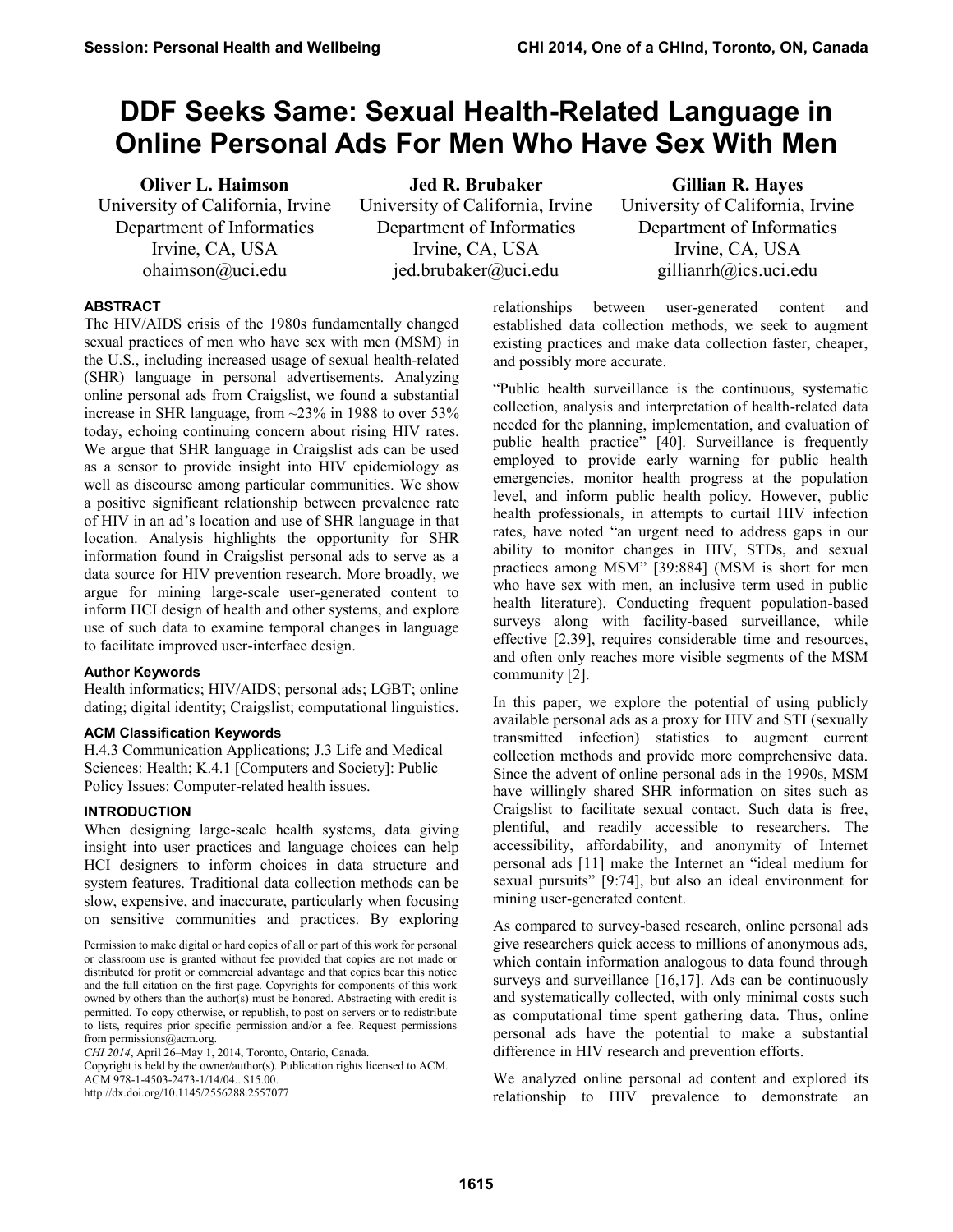application of mining online, publicly available data for use in real-world contexts. First, through our analysis of 252,786 MSM Craigslist ads, we identified SHR language currently used online. Second, through a comparison with print personal ads from the 1980s, we demonstrate an increase in the use of SHR language, signifying that even 30 years after the beginning of the HIV/AIDS crisis, health concerns among MSM persist and can be measured empirically online. Finally, by comparing use of SHR language in 95 locations, we find that HIV prevalence rates and SHR language in Craigslist ads have a significant positive relationship. Taken together, these contributions demonstrate the potential for publically available online data to be used as a surveillance tool and provide description of one method to create such tools.

We present this work as an example of mining usergenerated online media content and using it as a sensor for secondary purposes. Large, publicly available online datasets are important sources of information for HCI researchers. To properly design large-scale health data systems, HCI research must be conducted on the information architecture of such data and its potential use as a sensor. Similar methods and techniques could be used in other domains (*e.g.*, urban or civic informatics). Additionally, our work highlights issues around the timescale of codifying large-scale data from online media, particularly given evolving language.

Our research also addresses gaps in the study of sexuality within HCI, particularly the shortage of research dealing with sexual orientation and homosexuality [24]. Research on the intersections of technology and sexuality contributes to the development and growth of the field of HCI [1]. By studying the online dating practices of MSM, we address the dearth of sexuality research within HCI.

The remainder of this paper is structured as follows: We first provide some background on HIV/AIDS and the use of personal ads by MSM, followed by a discussion of related research. We then describe the methods and results of our empirical work as conducted in three phases: developing a sexual health dictionary; determining presence of SHR language in Craigslist ads and comparing current metrics with those from the 1980s; and building and analyzing statistical models to explore the relationship between SHR language and HIV prevalence. We close with a discussion of HCI design implications and a summary of our findings.

# **BACKGROUND**

# **HIV/AIDS**

In the early 1980s, many gay men contracted and died from a mysterious disease initially known as "gay cancer." The disease was eventually identified as AIDS, caused by the virus HIV and commonly spread through sexual contact. The HIV/AIDS crisis in the United States has been a considerable public health problem that has historically and continues to disproportionately affect MSM [5]. As a result, HIV/AIDS has fundamentally changed sexual practices in the U.S., particularly among MSM [39].

Highly Active Antiretroviral Therapy (HAART), a treatment first distributed in the United States in 1996, has succeeded in controlling HIV infections and decreasing AIDS deaths [28]. However, research has shown that some MSM conflate HAART's benefits with a reduction in the risk of unsafe sex with HIV-positive partners, which has been shown to lead to a higher tendency to engage in unprotected sex [13]. Thus, HIV infection rates, especially those of MSM, have continued to increase.

MSM accounted for 63% of all new HIV cases in 2010, and make up 52% of all HIV cases in the United States [5]. Taking into account the fact that MSM only make up 2% of the U.S. population [5], these statistics are especially alarming. Particular MSM subgroups, such as those under the age of 24 and young African-Americans, experience even higher rates of HIV infection [5]. Considering these statistics, it is unsurprising that disclosure of HIV status and use of SHR language is part of courtship for MSM.

# **Personal Advertisements and MSM**

Personal ads have historically been useful in facilitating exchange between interested people when dating preferences lie outside of traditional markets, such as MSM [10]. Multiple studies have found that MSM meet sexual partners online significantly more often than others [19,30,31]. Given the relative frequency with which MSM use the Internet for sexual communication and their disproportionate risk of contracting HIV, how can the online content generated by MSM be used as a sensor for public health efforts to reduce the spread of HIV?

Contradictory research has argued that online personal ads can either help or hinder HIV prevention efforts. An increase in MSM sexual contact brought about by online personal ads may have had negative effects on disease control [7,18,27]. For example, those who met sex partners online were more at risk to contract HIV and other STIs than those who did not [27]. Likewise, the launching of Craigslist for a particular city was found to predict an increase in contraction of both AIDS and syphilis in that city, and the number of MSM personal ads linked to a particular city was found to be a significant predictor for AIDS cases [7]. Additionally, Craigslist's search function may enable risky behavior by allowing users to search for behaviors that they desire, such as "bareback" (sex without a condom), a functionality that would not be possible offline or in print personal ads [18].

On the other hand, online dating could support HIV prevention by allowing sexual partners to discuss HIV status and protection preferences prior to meeting [31,38]. Just as Craigslist allows for searching for risky behaviors [18], it could also facilitate searching for safe behaviors. However, relying solely on information that sexual partners provide online can increase risk if it eliminates further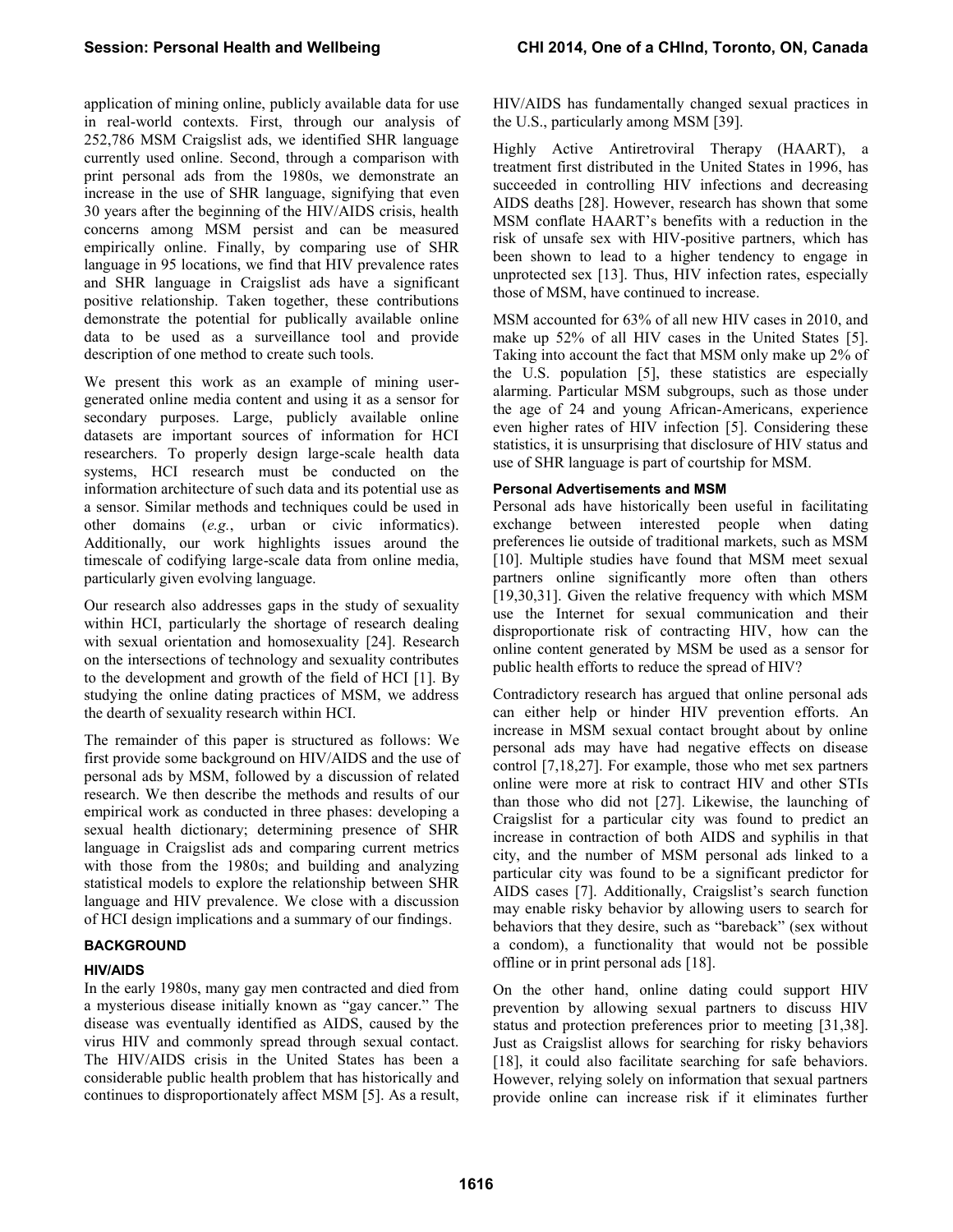discussion of safe sex practices, particularly if sexual partners are unsure or incorrect about their HIV status [37].

While this debate is ongoing, in this paper, we adopt a new approach. We focus on the information that can be gleaned through an analysis of personal ads rather than on the practices that surround them. We demonstrate that computational analysis of language in MSM Craigslist personal ads can provide one source of public health surveillance for MSM. The information found in these ads has potential to aid in HIV prevention strategies that, if successful, could mitigate the negative effects that Craigslist has arguably had on the spread of HIV and STIs.

# **RELATED WORK**

This paper draws from and contributes to several bodies of literature that have explored health implications of personal ads by MSM. Although previous studies have examined the use of SHR language in MSM personal ads [14,18,22] and others have argued that Craigslist ads can be used for public health surveillance and HIV/STI epidemiology research  $[16,17]$ , we posited that further insight could be gained by joining these two research methods. We thus build on previous research by combining linguistic analysis of personal ads with epidemiological analysis to understand how online MSM personal ads can be used as a sensor for public health surveillance.

Several studies have examined the content of personal ads on Craigslist and how it relates to sexual health and risk of HIV and other STIs in MSM [8,18,22,29,32]. Healthrelated language has been found to be more prevalent in ads posted by HIV-positive MSM [22], giving evidence of serosorting ("preferentially selecting sex partners with concordant HIV status and … using condoms with partners of discordant status" [4:2497]), a method shown to reduce risk of HIV transmission [4]. One risk indicator is the volume of ads posted by any individual MSM, which predicted more likeliness to engage in unsafe sexual practices [29], while the marital status of MSM can also correlate with perceived safety [8,32]. These studies show how content of personal ads correlates with the sexual risk behaviors of those posting and replying to these ads.

One notable focus relevant here can be seen in epidemiological work on HIV and Craigslist. Several studies have found relationships between the content or volume of Craigslist ads and real world prevalence of HIV and other STIs, showing that online personal ads and Craigslist in particular are effective tools for HIV epidemiology research [7,16,17]. For example, Fries *et al.*  computationally extracted HIV status information from millions of Craigslist ads and found a positive predictive relationship with HIV rates by location, demonstrating that HIV status information disclosed in Craigslist ads can be used as a proxy for HIV rates among MSM [17]. These rates can in turn be used in "understanding or anticipating STI outbreaks" [17:13]. In addition to HIV rates, Craigslist posters include information about many risk behaviors that

allow for public health surveillance [16]. Similarly, Chiasson *et al.* argue that the Internet is an ideal place to conduct research on the sexual health of MSM [9].

Personal ads have been used to study changes over time in the use of health-related language long before the advent of the Internet. Sociologist Alan G. Davidson analyzed the percentage of personal advertisements that included healthrelated language in each of four years: 1978, 1982, 1985, and 1988 [14]. He found a "significant increase in personal advertisements suggesting a concern with health" from  $1982 - 1985$  [14:125], the time during which many gay men first learned about AIDS [26], and again from 1985 – 1988, showing that the effects from the first time period persisted [14]. Davidson's work highlights how the gay community responded to the outbreak of HIV/AIDS by changing the language that they used to describe themselves and their sexual and dating preferences [14].

Personal ads can be "useful data sources for assessing the meanings people attach to their sexuality, as well as for assessing changes in these meanings over time" [14:136]. Although the format and medium for personal ads has shifted from newspapers to websites, the implications of their power to convey sexual representations and practices has persisted and grown along with their volume. Thus, Davidson's work led us to address the research question of how sexual health discourse among MSM has changed over time and across mediums, both in content and volume

The literature on Craigslist and HIV/STIs has shown that Craigslist ads can be used as a kind of sensor. We demonstrate that when used to collect and analyze health data, this sensor can provide information about disease rates, risk of spreading disease, and particular communities who may be at risk of contracting disease. When used in a public health context, this information could have powerful effects on HIV prevention and provides a real world example of the kind of outcomes promised by publicly available "big data". Our work leverages linguistic analysis of personal ads as a potential way to harness such data.

# **DATA**

Our initial goal was to replicate Davidson's 1991 study, to determine how time and platform affected use of SHR language in MSM personal ads. Davidson compared the use of SHR language in gay male personal ads published during 1978, 1982, 1985, and 1988 in the *Village Voice*, a weekly New York City (NYC)-based newspaper [14]. Our goal framed choices in data analysis, which began with NYC for the sake of comparison with Davidson.

Although methods of posting personal ads have changed in the last 25 years, we turned to Craigslist, a popular online classifieds website, as a modern equivalent of print personal ads. Like print personal ads, Craigslist posts are anonymous and stand-alone (as contrasted with profile-based online dating sites) and allow disclosure of sexual practices and health-related language. Differences between *Village Voice*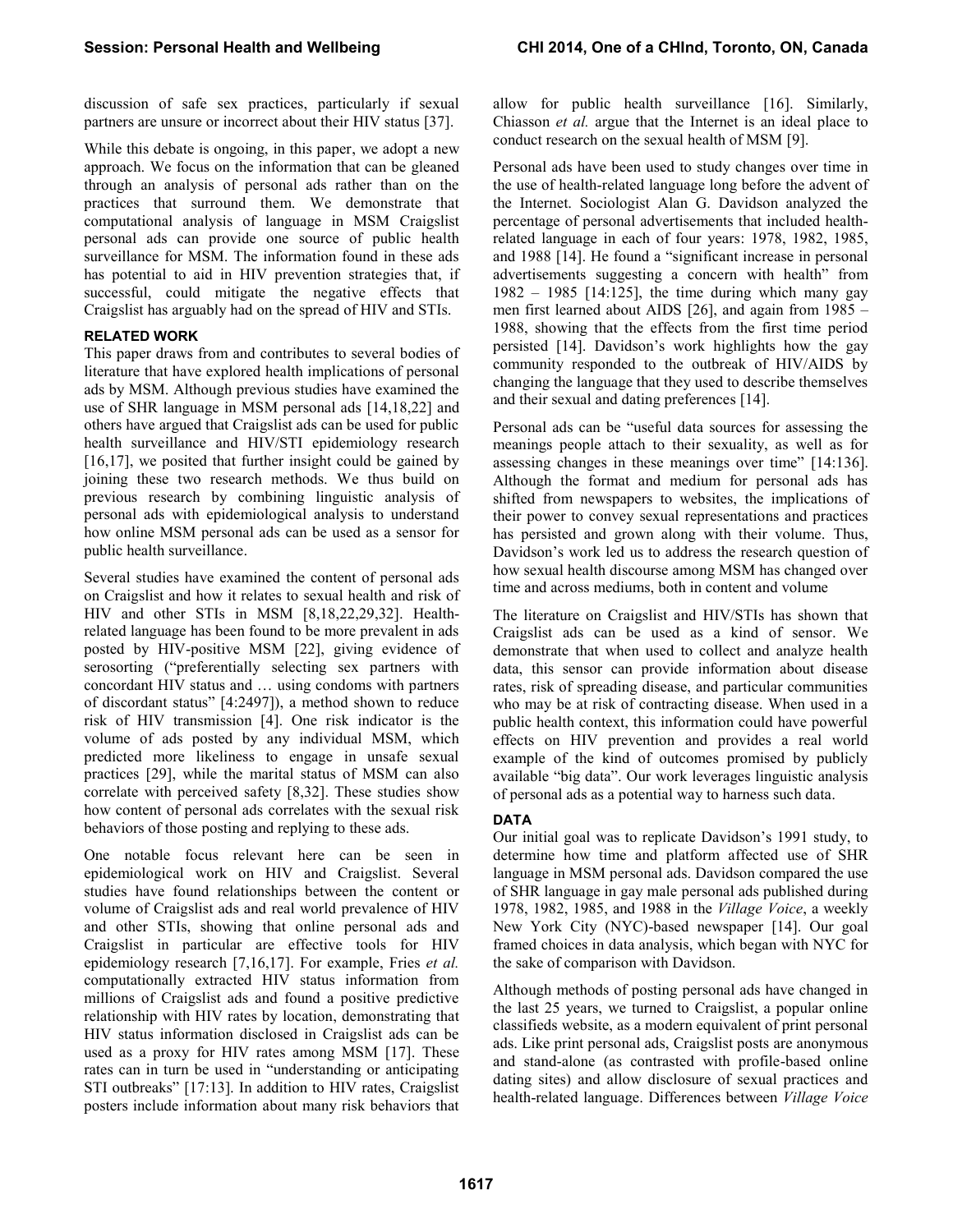| Population<br>Range | Locations | Mean<br><b>Population</b><br><b>Density (SD)</b><br>$\left 33\right $ | <b>Mean HIV</b><br><b>Estimated</b><br><b>Diagnosis</b><br><b>Rate (SD)</b> [6] | Ads $(\%$ of<br>Total) |
|---------------------|-----------|-----------------------------------------------------------------------|---------------------------------------------------------------------------------|------------------------|
| $> 5$ Million       | 8         | 1897.6<br>(2231.7)                                                    | 26.4<br>(7.2)                                                                   | 91,110<br>$(36.04\%)$  |
| $2M - 5M$           | 23        | 668.9<br>(444.3)                                                      | 17.6<br>(10.0)                                                                  | 105,874<br>$(41.88\%)$ |
| $1M - 2M$           | 21        | 486.0<br>(317.4)                                                      | 20.3<br>(11.6)                                                                  | 35,345<br>$(13.98\%)$  |
| < 1M                | 43        | 364.4<br>(252.8)                                                      | 12.2<br>(8.7)                                                                   | 20,457<br>$(8.09\%)$   |
| <b>TOTAL</b>        | 95        | 594.1<br>(808.3)                                                      | 16.5<br>(10.3)                                                                  | 252,786<br>$(100\%)$   |
| New York<br>City    |           | 7231.6                                                                | 36.5                                                                            | 10,737<br>$(4.25\%)$   |

#### **Table 1. Locations and Sample Sizes.**

and Craigslist personal ads include message length, cost, and possibility of censorship. *Village Voice* personal ads had no word limit per se, but authors were charged on a per-line basis, while Craigslist ads are free with no word limit. Although the *Village Voice*'s censorship policies were not stated in the four 1978-1988 issues we accessed, the paper "reserves the right to reject or edit any advertisement" [35]. In comparison, Craigslist does not reject, remove, or edit ads unless other users flag ads for removal, and does not restrict adult content [12].

Our dataset comprises 252,786 personal ads posted to the "men seeking men" (m4m) subsection of Craigslist. Craigslist maintains a separate website for each of many cities and towns in the United States. Using a custom-built RSS scraper, we collected all m4m ads within a two-week period in August and September 2013 in 95 metropolitan statistical areas (MSAs) (see Table 1). Locations were selected to correspond with location-specific statistics on HIV prevalence rates as reported by the U.S. Centers for Disease Control and Prevention (CDC) in a 2011 report [6]. We excluded seven locations on the CDC's list of MSAs because a corresponding Craigslist site did not exist. Craigslist sites were selected to best approximate the geographic area of each MSA.

Our data collection methods captured each ad as it was first posted, meaning that our dataset includes ads that may have later been flagged by users and/or subsequently removed. In practice, ads are often removed when the poster wants no more responses; such ads are still relevant for analysis. Meanwhile, duplicate ads within a location were removed from our dataset prior to analysis. During manual coding of 500 ads, we identified a 0.2% rate of irrelevant ads.

There is a risk that people misrepresent their HIV status on Craigslist or may not be aware of it. However, at a population level, we are interested in capturing use of SHR language of any kind, not the specifics of any individual's personal status and claims. While there are almost certainly

inconsistencies in individual ads, in aggregate, the data are relatively accurate [17].

Though we cannot claim that our sample is representative of all MSM in the U.S., research has shown that more than 85% of MSM find sexual partners online [3,20]. Additionally, the existence of a relationship between HIV prevalence rates in CDC data and the use of SHR language in our data, along with previous literature that has found similar positive correlation [17], signals the appropriateness of using Craigslist as a source to study MSM sexual health.

On average, large cities included more ads than small cities: the eight cities with populations over five million comprised 36.04% of total ads, and the 31 cities with populations over two million comprised 77.92% of total ads. A majority of ads (88.77%) included the poster's age. Of those ads with age included, excluding ads with reported age 99 or <10, the mean age in NYC was  $34.59$  (SD = 9.40; range 18-80), while the mean in the overall dataset was slightly older: 34.81 (SD = 10.24; range 10-98).

# **SEXUAL HEALTH DICTIONARY**

# **Methods**

To analyze the use of sexual-health related (SHR) content in personal ads, we first created a dictionary of SHR language. Davidson provided a dictionary of health-related language based on ads from 1978-1988 [14], but instead of adopting Davidson's dictionary or analyzing the data using a pre-supposed list of words and terms, we used opencoding techniques to find the SHR language that MSM used in our dataset [14]. This method allowed the discourse used by the MSM community in their personal ads to shape the dictionary [14]. Four coders, including two gay-identified men, were given a sample of Craigslist ads from the dataset, and were asked to independently determine SHR words or terms in each ad. 500 ads in total were coded, 125 by all four coders for inter-rate reliability. Use of multiple coders allowed us to detect SHR language that may not be familiar to or identified by one coder alone. Agreement levels were acceptable at 72% with a Fleiss' Kappa of .708. Words or terms were added to the dictionary if one or more of the coders identified the term as SHR. Two additional terms were added to our dictionary even though our coders did not identify them. These terms, "seeding" (and its shorter form, "seed") and "uninhibited", were mentioned in previous similar studies [18,32] and occurred in our full dataset, but not in the subset used for open-coding.

Next, to facilitate more detailed analysis, we divided our dictionary into 6 categories: disease, HIV (a sub-category of disease), protection, risk (a sub-category of protection), safety, and health. Table 2 shows our full dictionary as compared with Davidson's dictionary [14].

We intentionally excluded drug related terms to focus the scope of our paper on sexual health, replicate Davidson's methods, and compare current levels of SHR language to the 1980s. Terms that referenced drugs without explicitly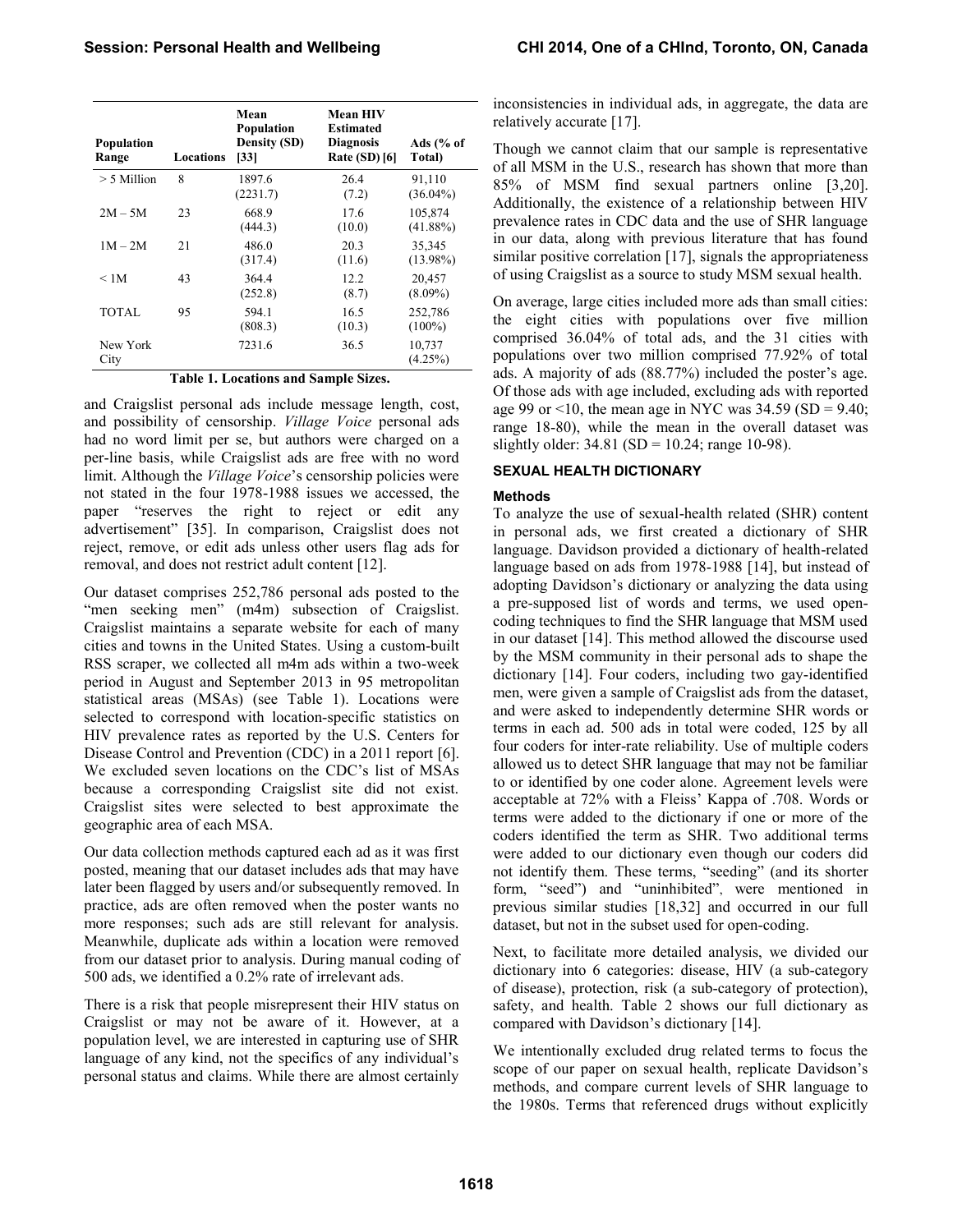| Sexual health-related language, Craigslist 2013 |                                                                                                                                                                                                                                                           |  |
|-------------------------------------------------|-----------------------------------------------------------------------------------------------------------------------------------------------------------------------------------------------------------------------------------------------------------|--|
| Category                                        | Words and terms                                                                                                                                                                                                                                           |  |
| Disease                                         | bug free, clean, ddf [drug and disease free],<br>disease free, std free, tested                                                                                                                                                                           |  |
| HIV (sub-category)<br>of Disease)               | AIDS, HIV+, HIV-, neg, negative, pos,<br>positive, poz, undetectable                                                                                                                                                                                      |  |
| Safety                                          | safe, safely, safe sex                                                                                                                                                                                                                                    |  |
| Protection                                      | condom, protection                                                                                                                                                                                                                                        |  |
| Risk (sub-category<br>of Protection)            | bareback, bb [bareback], bred, breed,<br>breeding, raw, seed, seeding, uninhibited                                                                                                                                                                        |  |
| Health                                          | health, healthy                                                                                                                                                                                                                                           |  |
|                                                 | Davidson's health-related language, <i>Village Voice</i> 1978-1988 [14]                                                                                                                                                                                   |  |
| Category                                        | Words and terms                                                                                                                                                                                                                                           |  |
| Health-Related                                  | health, healthy, health conscious, clean,<br>unaffected, unused, taking the current<br>situation very seriously, interested in safe<br>dating, safe for us both, HIV negative, safe-<br>sex romance, safe, tested disease-free,<br>AIDS-free relationship |  |
| Sexual Exclusivity<br>Subcode                   | monogamous, monogamy, exclusive, 1-to-<br>1, one to one, non-promiscuous, dislike<br>promiscuity                                                                                                                                                          |  |
|                                                 | <b>Table 2. Sexual Health-Related Dictionaries,</b>                                                                                                                                                                                                       |  |

**Craigslist 2013 and** *Village Voice* **1978-1988.**

mentioning sex were not included in Davidson's study and were subsequently omitted here. However, drug use and sexual health are often bound up with each other, and future research should examine drug use and its relationship to sexual health and HIV/AIDS among MSM.

#### **Results**

There are four important differences between our 2013 SHR language dictionary and Davidson's 1978-1988 dictionary (Table 2) [14]. First, Davidson's dictionary included a subset of terms related to monogamy and relationship exclusivity, while our dictionary does not [14]. In the 1980s, exclusivity was often motivated by HIV/STI prevention, which is no longer the case [23]. Davidson analyzed monogamy-related terms separately [14], allowing us to compare our findings to only his health-related terms.

Second, in the disease category and HIV sub-category, the 1978-1988 dictionary includes relatively few terms: "tested disease-free", "HIV negative", and "AIDS-free relationship." In 2013 the corpus of disease language has both increased (now including words such as "bug", "clean", and "std") and settled on shorter phrases and/or abbreviations to describe one's own STI status and to convey a preference for a partner's STI status: "ddf", "HIV+" or "poz", "HIV-" or "neg".

Third, in our 2013 Craigslist dictionary, we found the word "safe" primarily used in a list of words describing the poster or his desired partner (*e.g.* "very discreet, safe, sane, clean, d&d free, you also"). While Davidson's dictionary includes "safe", it also appears as part of several longer phrases that

use "safe" in a dating context: "interested in safe dating", "safe-sex romance" [14]. Again, we see 2013 Craigslist ads using shorter phrases than the 1978-1988 dictionary.

Finally, words describing protection or lack of protection occur regularly in our 2013 data, but not at all in the 1978- 1988 data [14]. This suggests that contemporary MSM are more likely to communicate about protection techniques and preferences in personal ads than 1980s MSM.

In the 25 years since Davidson's 1988 dataset was collected, MSM have standardized and abbreviated their SHR language, allowing for rapid and efficient communication. Surprisingly, even though physical and financial word count barriers have been eliminated in the Craigslist personal ad medium, our Craigslist SHR language dictionary includes shorter and more to-the-point terms than the print ad dictionary. This is likely a result of the fact that SHR information is now routinely communicated, demonstrated by the use of abbreviations. The differences between our dictionary and Davidson's show how SHR language has evolved beyond a topic of discussion or an ideal, and into the world of personal stats – akin to height, age, and weight.

Additionally, our analysis shows how personal ad text evolves over time, leaving open questions about adoption of language as indicated by the changes between Davidson's dictionary and ours. Differences in SHR language between 1980s personal ads and current Craigslist ads highlight the constant evolution of SHR language.

## **SHR LANGUAGE IN PERSONAL ADS OVER TIME**

## **Methods**

The next step in our comparison to Davidson's work was to detect the presence of SHR language across our larger dataset. We started our analysis with ads posted to NYCarea Craigslist. The text of each ad was compared to the terms included in our dictionary, and each ad was assigned a single binary indicator for the presence of SHR language.

In addition to the dictionary entries listed in Table 2, we also searched for variations in phrasing, punctuation, and spacing. For example, in addition to "disease free", we also searched for "disease-free", "no diseases", "diseased free", and "diseased-free", all of which appeared in the data. A term such as "ddf" (an abbreviation for "drug and disease free") likewise was expanded to include "dd free", "d&d free", "d&df", "d/df", "dd/f", etc. Other terms in our dictionary (*e.g.* "clean") had to be distinguished from longer terms (*e.g.* "clean cut") that were not part of our dictionary and would not result in an indication of SHR language. To reduce false positives in our risk category, negations of the SHR term were detected and ignored or reassigned as necessary. For example, an ad including the phrase "no bareback" would be put in the protection category, but not the risk category.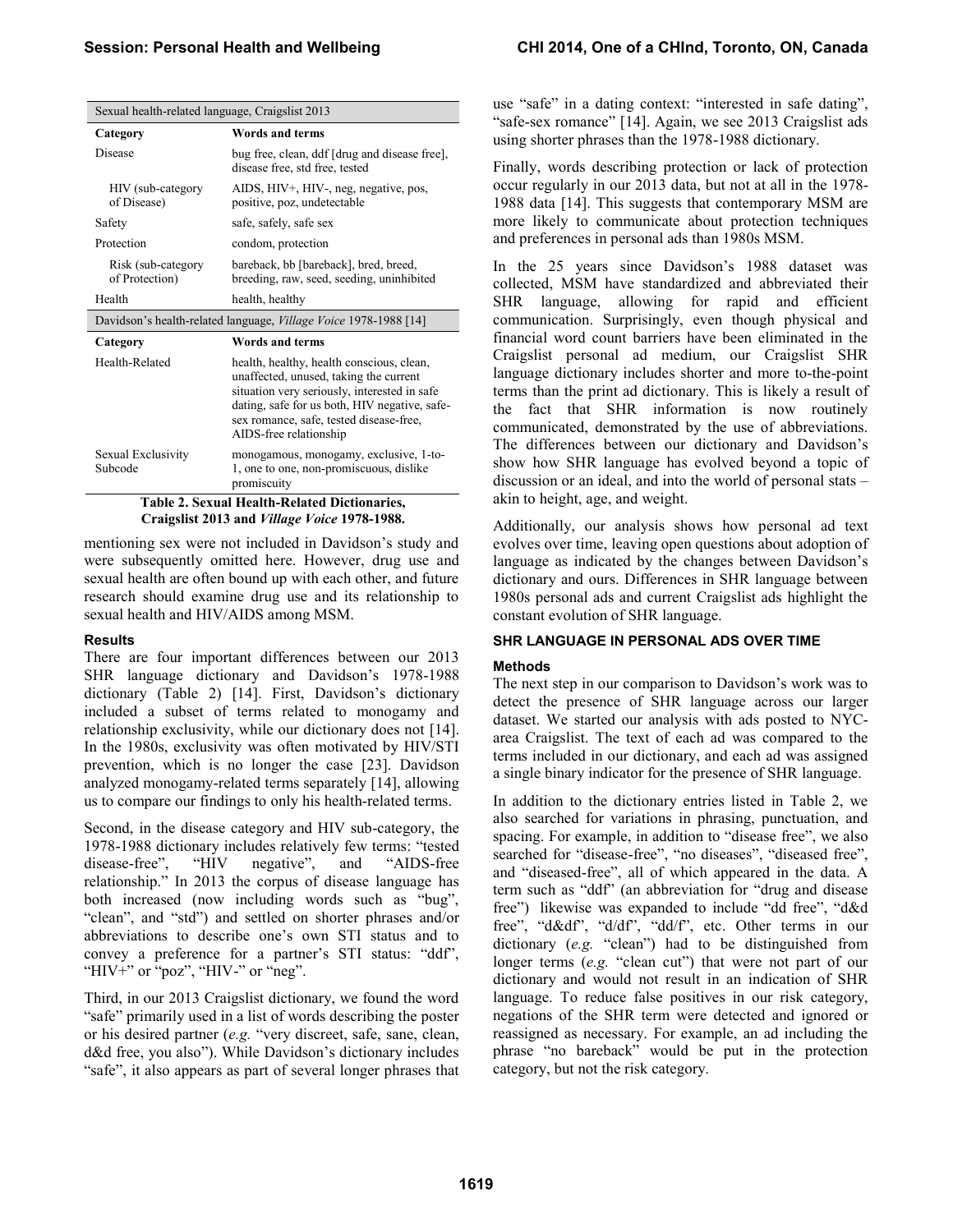

**Figure 1. Sexual Health-Related Language in MSM Personal Ads Over Time, New York City Area.**

#### **Results**

We began by comparing data from the NYC metro area with historical data. Use of SHR language increased substantially, from 22.99% to 53.50% from 1988 to 2013 (see Table 3 and Figure 1). In our full dataset, we see an even greater percentage of SHR language: 53.96%.

The increase in usage of health-related language that Davidson observed in the 1980s and attributed to concern with and response to HIV/AIDS [14] has not only persisted but has continued to grow throughout the last 25 years. Use of SHR language, including disclosing HIV status and safe sex preferences, has become a standard in MSM personal ads, occurring in over half of the ads in our sample.

Across our categories of SHR language, disease-related is the most common (48.34%). Within that category, 30.53% of ads with disease-related content include mention of HIV. This provides evidence to support our argument that the increase in health-concern in MSM personal ads over the past 25 years is greatly motivated by disease prevention, HIV prevention in particular.

Following disease, safety is the next most common category (12.85% of ads). Protection-related terms, including many connoting risky sexual practices, were less common (4.78%), however, ads that used language specifically associated with a preference for unsafe sexual activity occurred in 3.38% of ads. This is comparable to Grov's finding that 3% of Craigslist MSM ads in 2009 sought unprotected sex [18]. Although a relatively small percentage compared to our other categories, 3.38% corresponds to approximately 8,544 ads seeking risky sex encounters in only two weeks. In NYC alone, a smaller percentage of ads included risky SHR language (2.35%), but this still corresponds to 252 ads in two weeks.

## **SHR LANGUAGE AND HIV PREVALENCE**

#### **Methods**

To explore relationships between characteristics of MSM and their locations and use of SHR language in personal ads, we constructed seven multivariate logistic regression models (see Table 5). Dependent variables were binary indicators of the presence of SHR language overall in each

| Category                                        | Village<br>Voice<br>(1988) | Craigslist,<br><b>NYC</b> only<br>(2013) | Craigslist, 95<br>locations<br>(2013) |
|-------------------------------------------------|----------------------------|------------------------------------------|---------------------------------------|
| Overall SHR                                     | 22.99%                     | 53.50%                                   | 53.96%                                |
| Disease                                         | NA.                        | 46.30%                                   | 48.34%                                |
| HIV (sub-category of<br>Disease)                | NA                         | 17.03%                                   | 14.76%                                |
| Safety                                          | NA                         | 17.87%                                   | 12.85%                                |
| Protection                                      | NA.                        | 3.56%                                    | 4.78%                                 |
| Risk (sub-category of<br>Protection)            | NA                         | 2.35%                                    | 3.38%                                 |
| Health                                          | NA                         | 2.12%                                    | 1.23%                                 |
| Davidson's health-<br>related dictionary [14]   | 22.99%                     | 34.35%                                   | 32.73%                                |
| Davidson's sexual<br>exclusivity subcode $[14]$ | 13.41%                     | $0.07\%$                                 | 0.15%                                 |

**Table 3. Presence and Types of Health-Related Language in Craigslist 2013 and** *Village Voice* **1988.**

of our six SHR language categories: disease, HIV, safety, protection, risk, and health. We used the author's age, the ad's word count, and the ad location's HIV prevalence (rate per 10,000 population) [6], population [34], and population density [33] as regressors. Ads in which authors did not indicate an age, as well as those with a reported age of 99 or <10 were excluded from analysis (11.33% in total).

Ads were placed into one of six age groups based on the poster's age, as reported in Table 4. Because use of SHR language varies significantly among age groups, age is used as a categorical rather than a continuous variable. Great care was taken to construct age groups based on HIV/AIDS history. Those in the youngest two age groups (born after 1986) represent those "too young to remember life before HAART" [21:176]. Further divisions were made based on stage of life during the 1980s, when most people learned of HIV/AIDS. Those 45 and over compose one group, as these men were likely sexually active during the 1980s. Another group includes men 21 and younger, who may exhibit higher risk behaviors than older men [25]. Each age group has a similar sample size, with the exception of the youngest age group, which includes substantially fewer people, but is still important to keep separate due to the potential differences in risk preference between this group and the others [36]. Age groups were used as dummy variables, with the oldest age group as reference value.

| Age in<br>2013 | Sample<br>size | <b>During AIDS</b><br>outbreak<br>$(-1983 - 1988)$ | <b>Remember life before</b><br><b>HAART?</b> |
|----------------|----------------|----------------------------------------------------|----------------------------------------------|
| $10 - 21$      | 15,832         | not born                                           | no                                           |
| $22 - 26$      | 41,557         | not born                                           | no                                           |
| $27 - 31$      | 40,800         | born                                               | yes                                          |
| $32 - 37$      | 39,315         | child                                              | yes                                          |
| $38 - 44$      | 41,029         | teenager                                           | yes                                          |
| $45 - 98$      | 45,619         | adult – likely<br>sexually active                  | yes                                          |

**Table 4. Age Groups.**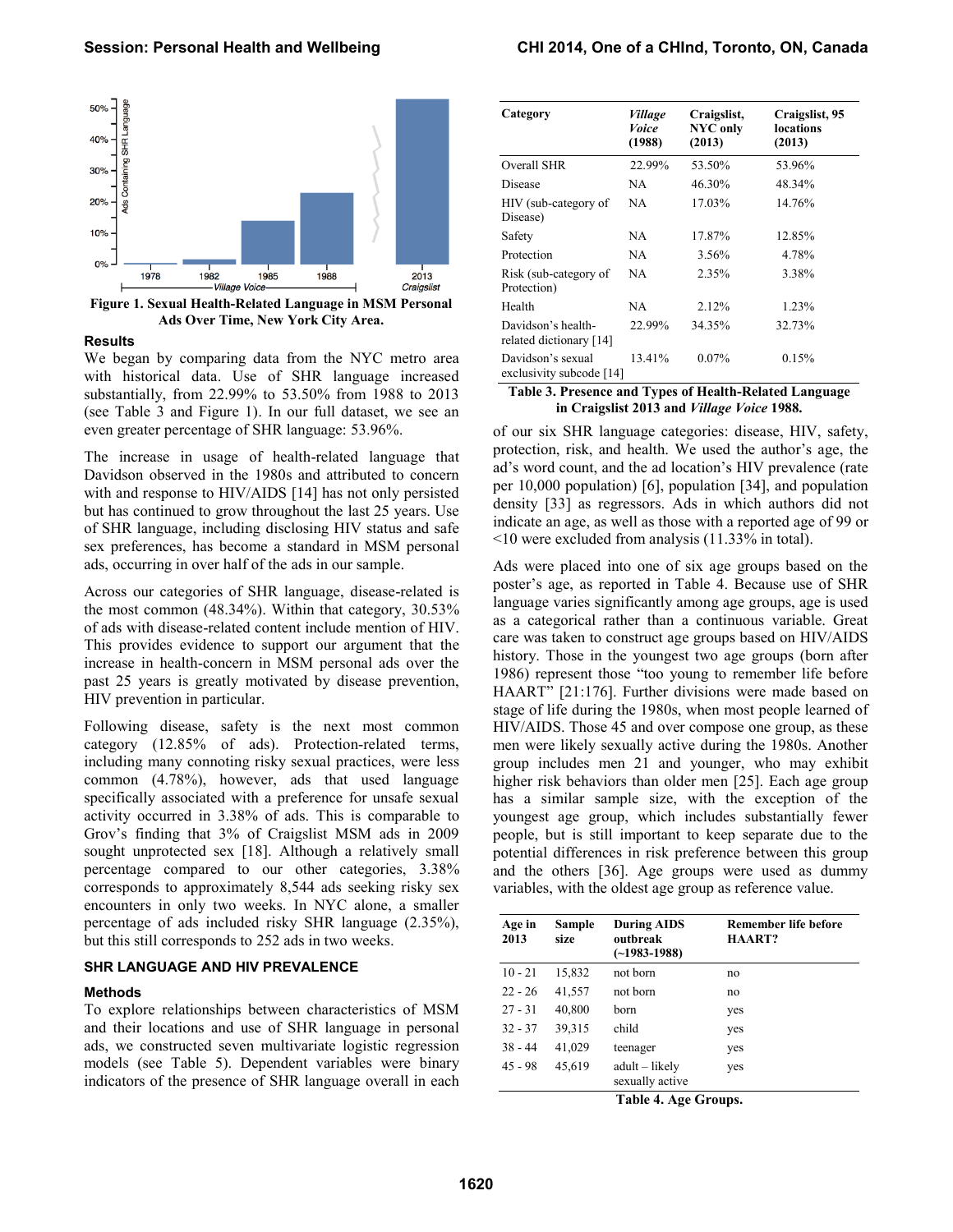|                       | <b>Sexual Health-</b><br>Related(1)               | Disease (2)      | HIV(3)           | Safety (4)       | Protection (5)   | Risk(6)          | Health (7)       |
|-----------------------|---------------------------------------------------|------------------|------------------|------------------|------------------|------------------|------------------|
| Predictor             | Odds ratio<br>(95% confidence interval)           |                  |                  |                  |                  |                  |                  |
| Word count            | 1.0089****                                        | $1.0074***$      | 1.0044****       | $1.0052***$      | $1.0053***$      | $1.0037***$      | $1.0062***$      |
|                       | (1.0086, 1.0091)                                  | (1.0072, 1.0076) | (1.0041, 1.0046) | (1.0049, 1.0054) | (1.0050, 1.0056) | (1.0033, 1.0040) | (1.0058, 1.0066) |
| <b>HIV</b> prevalence | $1.0004***$                                       | $1.0003***$      | $1.0010***$      | $1.0005***$      | $1.0003***$      | $1.0003***$      | $1.0005***$      |
| rate                  | (1.0003, 1.0004)                                  | (0.0002, 0.0003) | (1.0009, 1.0011) | (1.0005, 1.0006) | (1.0001, 1.0004) | (1.0001, 1.0004) | (1.0002, 1.0007) |
| Population            | $1.0000$ ****                                     | $1.0000***$      | $1.0000***$      | $1.0000***$      | $1.0000***$      | $1.0000***$      | $1.0000**$       |
|                       | (1.0000, 1.0000)                                  | (1.0000, 1.0000) | (1.0000, 1.0000) | (1.0000, 1.0000) | (1.0000, 1.0000) | (1.0000, 1.0000) | (1.0000, 1.0000) |
| Population            | $0.9999***$                                       | 0.9999****       | $0.9997***$      | $0.9999***$      | $0.9998***$      | $0.9998***$      | 1.0000           |
| density               | (0.9999, 0.9999)                                  | (0.9999, 0.9999) | (0.9997, 0.9997) | (0.9999, 1.0000) | (0.9998, 0.9999) | (0.9998, 0.9999) | (1.0000, 1.0001) |
| (Ages 45 - 98)        | 1.0000                                            | 1.0000           | 1.0000           | 1.0000           | 1.0000           | 1.0000           | 1.0000           |
| Ages 38 - 44          | $1.0625***$                                       | $1.0513***$      | $1.1363***$      | $1.0356*$        | $1.2033***$      | $1.2693***$      | $0.5887***$      |
|                       | (1.0337, 1.0922)                                  | (1.0232, 1.0802) | (1.0943, 1.1801) | (0.9968, 1.0762) | (1.1319, 1.2792) | (1.1825, 1.3625) | (0.5317, 0.6513) |
| Ages 32 - 37          | 0.9996                                            | 0.9797           | 1.1834 ****      | $1.0495**$       | $1.2361***$      | $1.2570***$      | $0.3554***$      |
|                       | (0.9722, 1.0278)                                  | (0.9544, 1.0070) | (1.1398, 1.2294) | (1.0096, 1.0908) | (1.1622, 1.3146) | (1.1698, 1.3506) | (0.3142, 0.4010) |
| Ages 27 - 31          | $0.8251***$                                       | $0.8347***$      | $1.1035*$        | $0.9394***$      | 1.0009           | 0.9746           | $0.2995***$      |
|                       | (0.8029, 0.8481)                                  | (0.8123, 0.8576) | (0.9955, 1.0751) | (0.9033, 0.9770) | (0.9385, 1.0673) | (0.9033, 1.0514) | (0.2628, 0.3403) |
| Ages 22 - 26          | $0.7319***$                                       | $0.7748***$      | 1.0165           | $0.7121***$      | $0.8249***$      | $0.7742***$      | $0.2108***$      |
|                       | (0.7122, 0.7520)                                  | (0.7541, 0.7960) | (0.9781, 1.0565) | (0.6831, 0.7422) | (0.7712, 0.8821) | (0.7145, 0.8386) | (0.1813, 0.2439) |
| Ages 10 - 21          | $0.5947***$                                       | $0.6544***$      | 0.8586****       | $0.5357***$      | $0.8662***$      | $0.6596***$      | $0.0861***$      |
|                       | (0.5731, 0.6172)                                  | (0.6306, 0.6791) | (0.8125, 0.9069) | (0.5024, 0.5707) | (0.7901, 0.9483) | (0.5851, 0.7415) | (0.0596, 0.1198) |
|                       | * p < .10; ** p < .05; *** p < .01; **** p < .001 |                  |                  |                  |                  |                  |                  |

**Table 5. Results of Logistic Regression Models.**

### **Results**

Across all regression models (1-7), the prevalence rate of HIV in the ad's location was a significant positive predictor of use of SHR language, even after controlling for population, population density, word count, and age. Although the effect size is relatively small and the high significance level may be due to the very large sample size, our results show a meaningful effect. In model 1, for instance, an increase in HIV prevalence rate of 100 people per 100,000 population (*i.e.* an increase of 0.1%) predicts an increase of 4% in SHR language.

Though our results are correlational, the positive relationship between HIV prevalence and use of SHR language supports an extension of Davidson's findings that the HIV/AIDS crisis may have triggered increased healthconcern in MSM personal ads [14]. In the previous section we showed that overall use of SHR language has increased substantially in the past 25 years. Here we see that the magnitude of this trend varies geographically, and may be motivated in part by HIV prevalence.

Cities with larger populations are more likely to have higher incidence of SHR language in MSM Craigslist ads (see Table 5 and Figure 2). In the regression models (1-7), population is a significant positive predictor of SHR language in all six categories and overall. The scatterplot (Figure 2) demonstrates this relationship and also allows us to see several outliers, such as the San Francisco Bay Area, which has the highest use of SHR language but only an average HIV prevalence rate. Boise, Idaho, similarly, has a very low prevalence of HIV but a high use of SHR language. Outliers in the opposite direction include Jackson, Mississippi and Wichita, Kansas, both of which have a relatively high prevalence of HIV and low use of SHR language. Outliers may signify the effectiveness of HIV prevention strategies in these locations. Identifying HIV/STI outreach and education approaches in locations such as Boise and the San Francisco Bay Area may be of use to outliers in the opposite direction (Jackson, Wichita), where similar approaches may help with HIV prevention.

Use of SHR language differs significantly across age groups, with men 21 and under using significantly less SHR



HIV Estimated Prevalence Rate Per 100,000 Population, CDC, 2011 **SHR language = 46.360 + 0.009 \* prevalence rate, p=0.009**

**Figure 2. Relationship Between HIV Estimated Prevalence Rate and Use of SHR Language in 95 Locations.**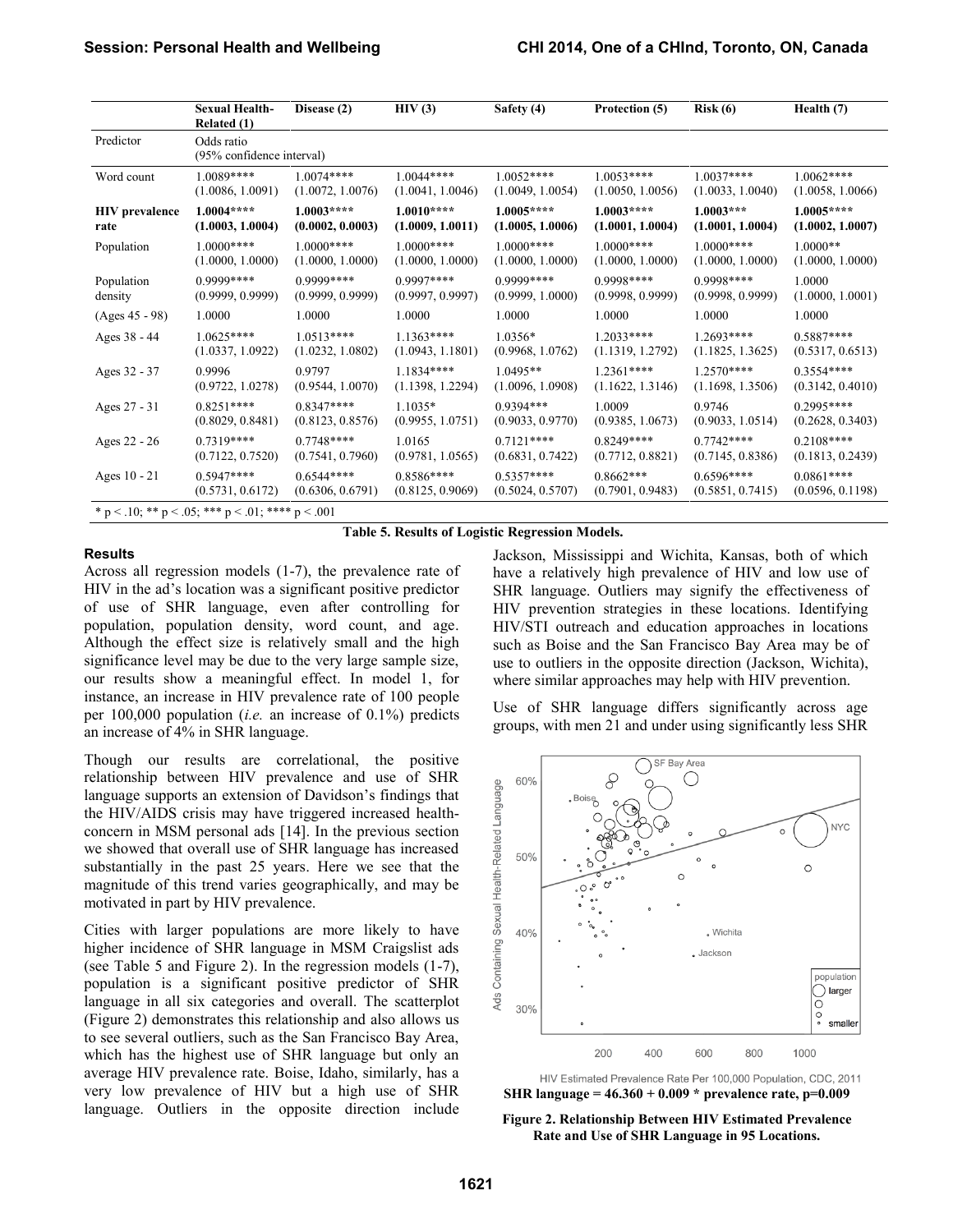language in all categories (models 1-7) than men in the reference group. This may be a result of the fact that young MSM exhibit higher risk preferences, or do not remember life before HAART [25]. However, MSM under 21 also use significantly less SHR language demonstrating a preference for unsafe sexual behavior than other age groups (model 6).

Overall (model 1), men aged 38 – 44 are the most likely to use SHR language, even more so than men who were adults during the beginning of the HIV/AIDS crisis. Perhaps these men, who were teenagers during the 1980s HIV/AIDS outbreak, came of age during a time when the importance of safe sex was especially emphasized.

Models 3 and 5 show that men aged  $32 - 37$  are relatively highly likely to use terms in our HIV and Protection categories. This may be a result of the multitude and prevalence of HIV/AIDS outreach and awareness campaigns in the 1990s [15], when these men were teenagers, which may have instituted a higher awareness of HIV/AIDS and sexual safety.

Interestingly, in our health category (model 7), age and use of SHR language have a positive relationship, meaning that as age increases, use of terms in this category ("health" or "healthy") increases. "Health" is a term that was featured prominently in Davidson's dictionary and in his paper, implying that use of the words "health" and "healthy" were important ways for MSM of the time to convey their HIV/STI status and preferences for safe sex [14]. Use of these words in this context has since tapered off in favor of standardized and abbreviated terms such as "ddf". However, the results of the regression model (7) indicate that those MSM who were using the words "health" and "healthy" to convey HIV/STI status in the 1980s may still be using these terms, while younger MSM are not.

Our analysis showing that an ad location's HIV prevalence rate is a significant predictor for use of SHR language in that ad (models 1-7) led us to further question whether the relationship holds in the other direction, *i.e.* whether the use of SHR language in a location predicts HIV prevalence rate in that location. Table 6 shows the results of a linear regression model testing this hypothesis (model 8). Though

|                              | <b>HIV Prevalence Rate (8)</b> |                |  |  |  |
|------------------------------|--------------------------------|----------------|--|--|--|
| Variable                     | Coefficient                    | Standard error |  |  |  |
| Intercept                    | 537.30*                        | (315.18)       |  |  |  |
| Mean SHR language            | 613.02*                        | (311.24)       |  |  |  |
| Population                   | $-0.00$                        | (0.00)         |  |  |  |
| Population density           | $0.16***$                      | (0.03)         |  |  |  |
| Count of ads                 | 0.01                           | (0.01)         |  |  |  |
| Mean word count              | $-3.62$                        | (3.03)         |  |  |  |
| State's Internet penetration | $-605.46*$                     | (348.14)       |  |  |  |
| Adjusted $R^2$               | 0.32                           |                |  |  |  |

**Table 6. Results of Linear Regression Model, Dependent Variable = HIV Prevalence Rate Per 10,000 Population.**

this relationship is not as strongly significant as the former (models 1-7), it is significant at the 10% level, even after adding control variables. The sample size is limited to the 95 locations from the CDC's dataset [6]. A similar model might show the same effect at a higher significance level if data were available from more locations, showing potential for the use of Craigslist ads for public health surveillance.

# **LIMITATIONS**

There are several limitations to our analysis. First, the full dataset may include SHR terms that were not identified by our coders. Next, the circulation area of the *Village Voice* and the readership area of NYC Craigslist ads do not match exactly. Another limitation of comparing our dataset with Davidson's is that while his includes only single gay men, excluding bisexual or heterosexual MSM and couples [14], ours includes all MSM. Further research could examine the differences in SHR language between gay-identified and non-gay-identified MSM.

Although we removed duplicate identical ads, our dataset does include some similar or nearly-duplicate ads, presumably posted by the same user during our data collection period. Were a single user to generate a substantial portion of the ads in a particular location, this may compromise our analysis. Other limitations include the possibility of foreign language or spam ads, which were minimal but were not excluded from our dataset.

With large-scale computational linguistics techniques, some margin of error is to be expected. Comparing our computational coding to a human-coded random sample of 100, we identified two non-SHR ads that the computer coded as false positives, and zero false negatives. Thus, we can assume a margin of error of approximately 2%.

One important limitation is the inability of our search algorithm to evaluate the context of a term. For example, the word "clean" is often used in a SHR context. However, it can also be used to discuss hygiene, drug use, etc. While a human can usually identify whether "clean" is being used in a SHR context or not, this is not an easy task for a computer. In fact, the two false positives that were found when calculating our computational margin of error both were instances of "clean" being used in a non-SHR context. The margin of error helps to mitigate this limitation.

# **DESIGN IMPLICATIONS**

This study argues for computational analysis of online media content as a research method to discover insights about user populations, which is useful for HCI designers in a variety of contexts. First, when designing large-scale health data systems, designers must be cognizant of the ways in which users represent their health conditions, preferences, and activities. Computational linguistic analysis of data sources such as Craigslist ads can inform the information architecture of such systems. Next, many HCI domains would benefit from mining user-generated content to answer questions about how users communicate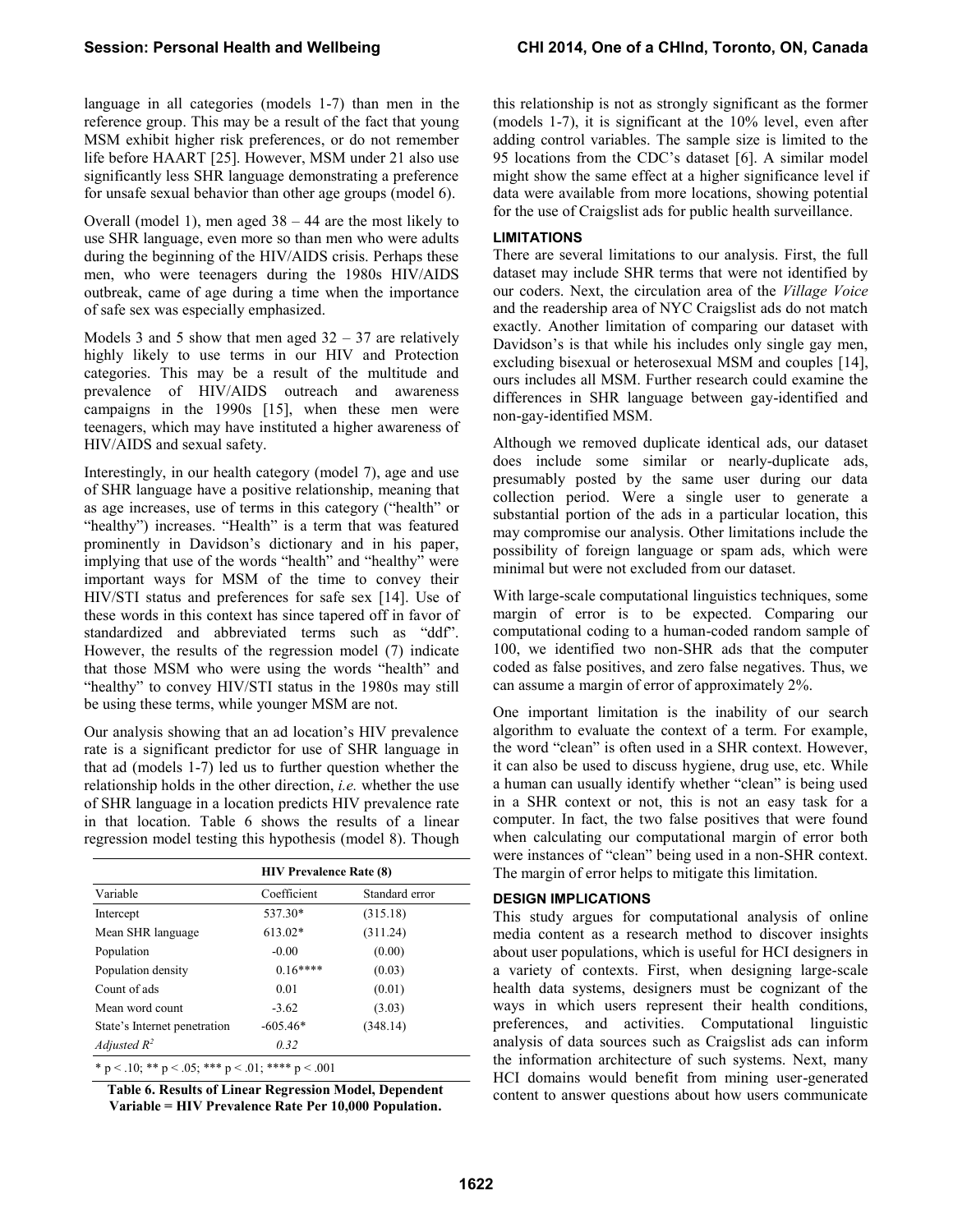and represent themselves. In this paper we present an example of this in a health context, but similar methods could be used in the areas of urban informatics (to inform the design of city-wide technologies), user experience (to inform the design of user interfaces), and many more.

This work also highlights temporal issues surrounding the use of language in user interfaces. We have explored how SHR language used by MSM has evolved in the last quarter century. While dropdown menus for HIV status and safe sex preferences on online dating sites would make computational analysis easier, as well as supporting serosorting and negotiation of sexual safety before meeting [37,38], such solutions are perhaps too simple if they do not take into account the evolution of language. Analysis of the constantly changing nature of language over time opens up opportunities for natural language processing and machine learning techniques to identify new SHR terms as they emerge, an area for future research. We encourage HCI research to develop tools to detect evolving language for use in user-interface design.

# **CONCLUSION**

In this work, we examined the potential for online personal ad content to serve as a sensor for real world health behavior. This kind of low-cost, efficient sensing can augment existing data collection methods. Additionally, data collected through these mechanisms can inform systems designers about the necessary information architecture for large-scale health systems as well as the potential for online health interventions. Concretely, we analyzed sexual health-related language in a large sample of MSM Craigslist personal ads. We first built a dictionary of SHR terms, then calculated the proportion of ads with SHR content and demonstrated a rising use of SHR compared to print personal ads in the 1980s. We then built regression models to determine demographic and location-based characteristics that predict use of SHR language.

Our SHR language dictionary allowed us to examine the differences between ways that MSM currently communicate health-concerns to practices directly following the HIV/AIDS epidemic. Despite the longer length of online personal ads, SHR language is more standardized and abbreviated when compared to language documented in the 1980s. At the same time, we found a substantial increase in the percentage of ads using SHR language, from 22.99% in 1988 to 53.50% in 2013. This suggests that health-concerned language has become a core attribute of MSM personal ad content. The largest category of SHR language was disease-related, including much HIVrelated language, and 3.38% of ads indicated preferences for unsafe sexual practices.

Our statistical models (1-7) identified that the prevalence rate of HIV in an ad's location was a significant predictor for use of SHR language. This suggests that the substantial increase in SHR language that occurred over the past 25 years may have been motivated by concern with HIV.

These results highlight the potential for Craigslist ads to be used as a way to quickly gather information about MSM sexual health and practices for public health surveillance purposes to assist in HIV prevention. Additionally, we found that young MSM, a group with higher preference for risky behavior [25], were less likely to use SHR language in their ads, and we identified several outlying locations with high HIV prevalence but low use of SHR language. A SHR language sensor could potentially help to identify communities such as these who may benefit from HIV education and outreach.

By employing data science techniques to analyze SHR language in a large, publicly available dataset, this research demonstrates that SHR language on Craigslist can serve as a sort of sensor. This sensor provides insight not only into epidemiological public health data and sexual practices and discourse among particular communities, but into the potential for similar sensors to transform publicly available, online data into design implications. Future research could consider ways to improve such a sensor, such as by computationally identifying more information about an ad's author's demographics and sexual practices, or could ascertain new applications for the sensor. Another future research direction could contrast use of SHR language among different communities on Craigslist, to identify differences in sexual practices, discourse, and representation of online identity. Finally, research could examine the use of SHR discourse, or lack thereof, in profile-based online dating sites and mobile apps such as Match.com and Grindr, and the implications of censorship of SHR language on disease control.

# **ACKNOWLEDGMENTS**

Thank you to Karen Cheng, Kate Ringland, Steven Frost, and members of STAR and LUCI for their generous help and support with this paper. This work was conducted as part of the UC Irvine Competitive Edge program and funded in part by a Eugene Cota-Robles Fellowship.

# **REFERENCES**

- 1. Brewer, J., Kaye, J., Williams, A., and Wyche, S. Sexual interactions: why we should talk about sex in HCI. *Proc. CHI 2006*, ACM (2006), 1695–1698.
- 2. Brown, T. Behavioral surveillance: Current perspectives, and its role in catalyzing action. *J. of Acquired Immune Deficiency Syndromes International Perspectives on HIV 32*, (2003), S12–S17.
- 3. Bull, S.S., McFarlane, M., Lloyd, L., and Rietmeijer, C. The process of seeking sex partners online and implications for STD/HIV prevention. *AIDS Care 16*, 8 (2004), 1012–1020.
- 4. Cassels, S., Menza, T.W., Goodreau, S.M., and Golden, M.R. HIV serosorting as a harm reduction strategy: Evidence from Seattle, Washington. *AIDS 23*, 18 (2009), 2497–2506.
- 5. Centers for Disease Control and Prevention. *HIV in the United States: At A Glance*. 2013.